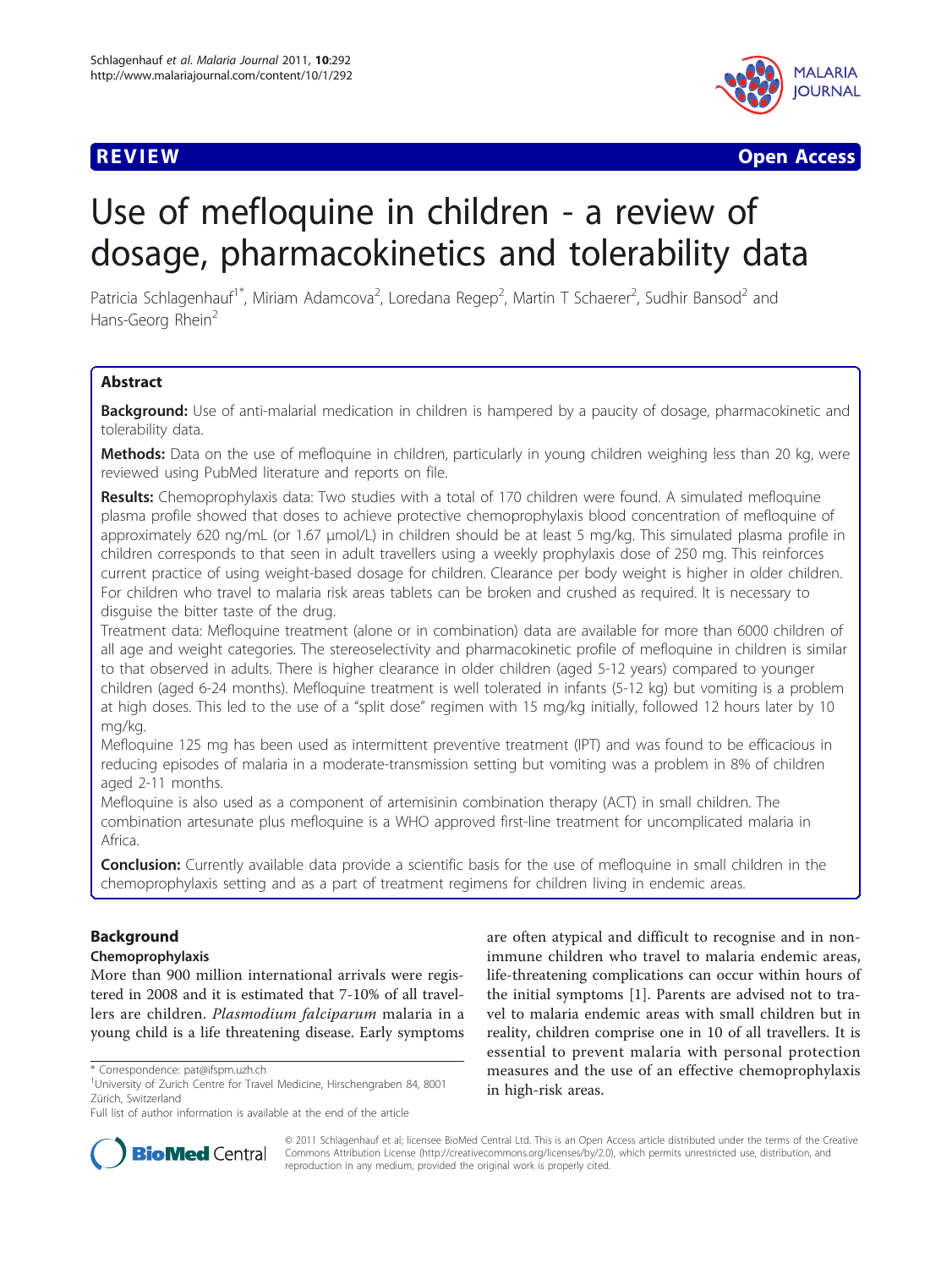Currently, the majority of European countries, the United States of America (USA), Australia, Japan and other industrialised countries are classified as malaria non-endemic but need guidelines and effective prevention for travellers. Overall, in Europe, between 15% and 20% of all imported malaria cases are in children. An analysis of more than 17,000 cases of imported paediatric malaria [[2\]](#page-8-0) showed that P. falciparum was the dominant imported species in children and that more than 75% of all paediatric cases with known place of acquisition were acquired in Africa. At highest risk are children of immigrant families visiting friends and relatives (VFR), particularly those travelling to sub-Saharan Africa, because they tend to visit high-risk destinations for prolonged periods, they lack immunity and often do not use chemoprophylaxis or preventive measures [[3](#page-8-0)] and travel medicine needs to target this group of travellers [[4\]](#page-8-0). The high cost of some anti-malarial medication is also a prohibitive factor for many VFR families. Malaria is thus a real threat to tourist and child expatriates visiting or living in malaria endemic areas.

All age groups of child travellers need prophylaxis including breast-fed infants, small children through to older children until young adults aged 18 years old. Mefloquine is an effective drug for malaria prevention in Africa and has the convenience of once weekly administration. There is however some uncertainty regarding the dosage of mefloquine for chemoprophylaxis in very young children and this topic is addressed here.

# **Treatment**

There is also a need for a concise overview on data regarding mefloquine treatment in children, particularly those aged < 5 years, who live in endemic areas and who bear the main burden of malaria. It has been estimated that 80% of malaria deaths occur in young children in Sub Saharan Africa. Mefloquine has been used recently in Africa for intermittent preventive treatment (IPTi) of malaria in infants and as a component of artemisinin combination treatment (ACT).

This review presents a summary of pharmacokinetic, dosing and tolerability data on the use of mefloquine chemoprophylaxis and treatment in children.

#### Synthesis of evidence

The data presented here were compiled from searches of PubMed through January 30th, 2011 using the search terms (alone or in combination) "mefloquine" and "children", "pharmacokinetics", "dosage", "safety" or "tolerability", "adverse event", "efficacy". The authors also searched their own documentation and obtained data on file from F. Hoffmann-La Roche previously submitted to Health Authorities.

A total of 445 papers in English, French or German were screened for data, particularly for data on mefloquine use in small children (< 20 kg). Data from 41 studies were included in the tables and manuscript. The quality of the papers chosen was not assessed i.e. the selection was not restricted to randomised, double-blind studies. All studies were included that were judged to have clinically useful data on dosage, pharmacokinetics and tolerability in small children. All regimen dosages and combinations with other medication were considered. A compilation table of international guidelines on the use of mefloquine chemoprophylaxis and stand-by treatment for children visiting malaria endemic areas was also created to reflect expert opinion in the travel medicine context worldwide.

#### Discussion of reviewed data

# Pharmacokinetic basis for the dosage regimen of weekly mefloquine chemoprophylaxis

The use of anti-malarial chemoprophylaxis in children is hampered by a lack of pharmacokinetic data and paediatric drug formulations. This is because small children are routinely excluded from many clinical studies due to the need for continuous sampling that is needed to determine drug concentration-time profiles. An intensive review of the literature and data on file (Table [1](#page-2-0)) revealed two studies on the use of mefloquine chemoprophylaxis in 170 children including young children weighing less than 20 kg and over 20 kg [\[5](#page-8-0)] (Table [1\)](#page-2-0).

Some prophylaxis data on file on the use of mefloquine (in the form of the combination Fansime $f^{\text{B}}$ ) is valuable in the evidence synthesis. The use of mefloquine at therapy doses has been widely evaluated in infants and supports the limited available pharmacokinetic data in the chemoprophylaxis setting (Tables [2](#page-3-0) and [3\)](#page-4-0).

A first study on mefloquine in a prophylactic setting (as a component of Fansimef  $\omega$ ) includes a simulated plasma profile using maintenance doses of 62.5 mg weekly mefloquine (n = 70) equivalent to  $\frac{1}{4}$  of a tablet, the currently recommended chemoprophylactic dose in small children weighing 10-20 kg (Figure [1](#page-6-0)). This dosage leads to a blood concentration of mefloquine of approximately 620 ng/mL (or 1.67 μmol/L) which is considered effective against P. falciparum malaria [[6](#page-8-0)[,7](#page-9-0)]. The plasma profile in children (Figure [1](#page-6-0)), simulated for a period of 16 weeks, corresponds to that seen for adult travellers (Figure [2](#page-6-0)) using weekly prophylaxis doses of 250 mg mefloquine [[6](#page-8-0),[7](#page-9-0)]. Weekly 62.5 mg mefloquine or 125 mg mefloquine every two weeks (in the form of Fansimef®) was effective as malaria prophylaxis and well tolerated even in the children weighing < 20 kg (Table [1](#page-2-0)).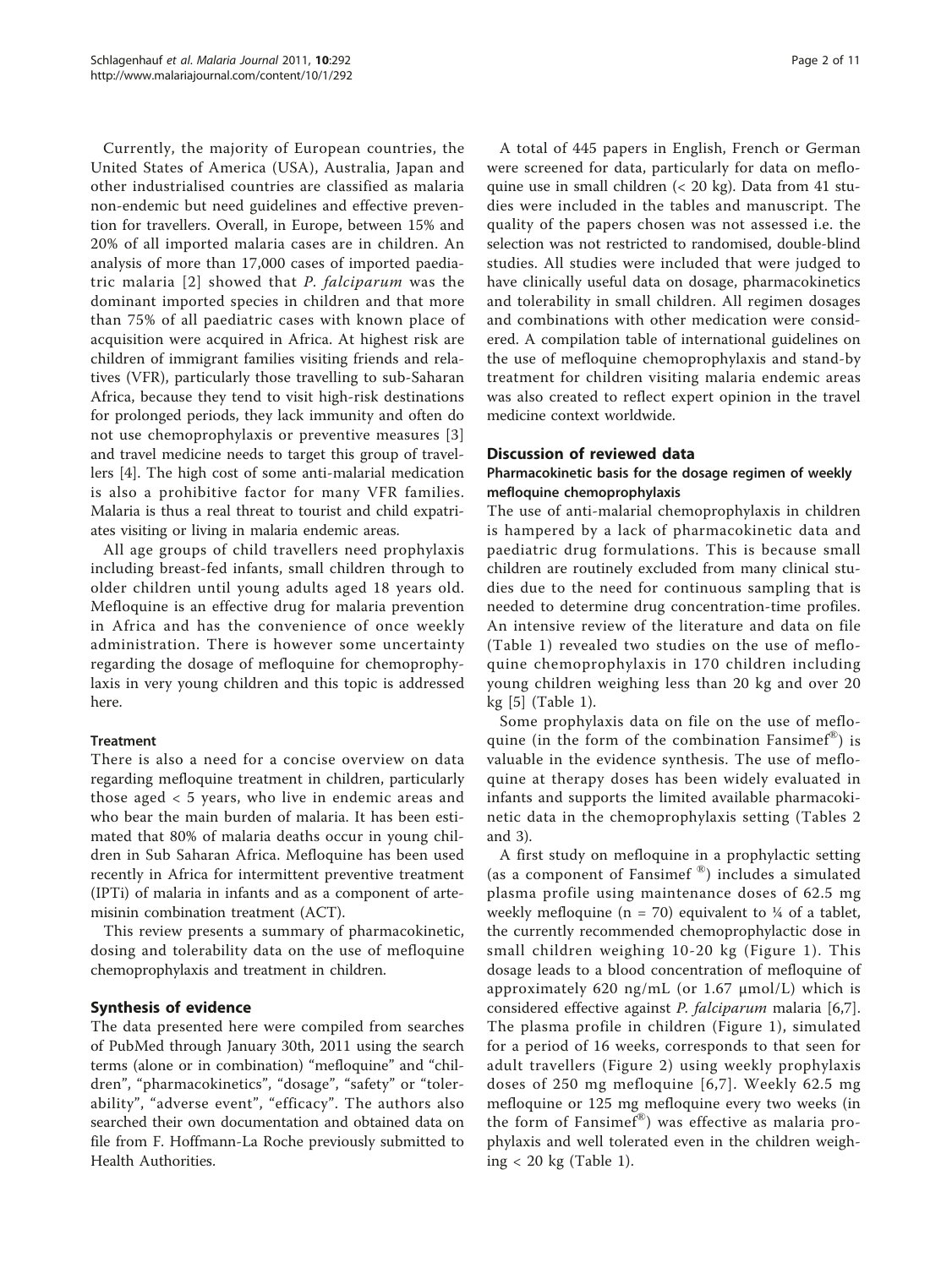#### <span id="page-2-0"></span>Table 1 Key studies with pharmacokinetic data on mefloquine use in children and other important clinical data on prophylaxis and therapy in children

| propriyiaxis anu therapy in timuren                                                                                                                                                                                                                                                  |                       |                   |                                                                                               |                                                                                                                                                                                                                                                                                                                                                                                                                                             |
|--------------------------------------------------------------------------------------------------------------------------------------------------------------------------------------------------------------------------------------------------------------------------------------|-----------------------|-------------------|-----------------------------------------------------------------------------------------------|---------------------------------------------------------------------------------------------------------------------------------------------------------------------------------------------------------------------------------------------------------------------------------------------------------------------------------------------------------------------------------------------------------------------------------------------|
| Reference                                                                                                                                                                                                                                                                            | Children<br>Total (n) | Age<br>(in years) | Children (n) using<br>Mefloquine                                                              | Main findings                                                                                                                                                                                                                                                                                                                                                                                                                               |
| <b>CHEMOPROPHYLAXIS DATA</b>                                                                                                                                                                                                                                                         |                       |                   |                                                                                               |                                                                                                                                                                                                                                                                                                                                                                                                                                             |
| Research Report<br>Salako, Nigeria, 1989<br>Data on file of F. Hoffmann-La Roche                                                                                                                                                                                                     | 280                   | $6-10y$           | 140<br>(with body weight range<br>14-40 kg including 62<br>children weighing $\leq 20$<br>kg) | Weekly 62.5 mg mefloquine or 125 mg<br>mefloquine every two weeks (in the form of<br>Fansimef®) was effective and well tolerated<br>even in the children weighing $<$ 20 kg. The 62.5<br>mg weekly dose used here is equivalent to the<br>currently recommended quarter tablet for<br>malaria chemoprophylaxis in this weight<br>category                                                                                                   |
| Weiss W. R. et al. [5]<br>Daily Primaquine Is Effective for Prophylaxis<br>against Falciparum Malaria in Kenya:<br>Comparison with Mefloquine, Doxycycline, and<br>Chloroquine plus Proguanil.<br>The Journal of Infectious Diseases, 171, 1569-<br>1575, 1995                       | 165                   | $9-14y$           | 30 (weighing 20-54 kg)                                                                        | Kenyan school children aged 9-14 had lower<br>than expected trough levels of mefloquine after<br>standard doses (5 mg/kg/week) (mean 406 ng/<br>mL after 6 weeks of chemoprophylaxis). This<br>lower trough level is explained by increased<br>mefloquine clearence in older children.                                                                                                                                                      |
| <b>TREATMENT DATA</b>                                                                                                                                                                                                                                                                |                       |                   |                                                                                               |                                                                                                                                                                                                                                                                                                                                                                                                                                             |
| Luxemburger C. et al. [18]<br>Mefloquine in infants and young children.<br>Annals of Tropical Paediatrics 16, 281-5, 1996                                                                                                                                                            | $>500$ and $<5$ y     |                   | 417<br>(with 102 children<br>weighing<br>8-12 kg with mean body<br>weight 8 kg)               | No serious toxicity or adverse events. High dose<br>of mefloquine (25 mg/kg) was associated with<br>vomiting. Mefloquine was administered to very<br>young children aged 3-30 months. Young age<br>was associated with a higher risk of vomiting.<br>Split treatment dose is recommended: 15 mg/<br>kg initially, followed by 10 mg/kg $> 12$ hours<br>later. Apart from vomiting, mefloquine was very<br>well tolerated by young children. |
| Fryauff DJ, et al. [23]<br>Mefloquine treatment for uncomplicated<br>Falciparum malaria in young children 6-24<br>months of age in northern Ghana<br>Am J Trop Med Hyg, 76(2); 224-231, 2007                                                                                         | 186                   | $0.5 - 2 y$       | 186<br>(with<br>mean body weight 8 kg)                                                        | Mefloquine single dose 20 mg/kg was<br>evaluated in Ghanaian infants. Drug levels<br>among infants that tolerated MQ well were not<br>associated with age, weight or pre-existing<br>symptoms of vomiting or diarrhea.                                                                                                                                                                                                                      |
| Bourahla A. et al. [10]<br>Stereoselective pharmacokinetics of mefloquine<br>in young children.<br>European Journal of Clinical Pharmacology 50,<br>241-244, 1996.                                                                                                                   | 12                    | $0.5 - 2 y$       | 12<br>(with mean body weight<br>of 9.5 kg)                                                    | Stereoselective pharmacokinetics in children<br>aged 6 to 24 months are similar to those<br>observed in adults                                                                                                                                                                                                                                                                                                                              |
| Hellgren U. et al. [24]<br>Standard and reduced doses of mefloquine for<br>treatment of Plasmodium falciparum in Tanzania:<br>whole blood concentrations in relation to<br>adverse reactions, in vivo response, and in vitro<br>tolerability.<br>Am J Trop Med Hyg 45, 254-262, 1991 | 53                    | $7 - 10y$         | 53                                                                                            | The dose of 6 mg/kg and higher doses<br>eliminated P. falciparum parasites in children<br>whereas a 2.5 mg/kg dose was not as effective.<br>This supports the currently recommended 5<br>mg/kg dosage.                                                                                                                                                                                                                                      |
| Nosten F. et al. [25]<br>Mefloquine pharmacokinetics and resistance in<br>children with acute falciparum malaria.<br>Brit J Clin Pharmacol 31, 556-559, 1991                                                                                                                         | 12                    | $5-10y$           | 12                                                                                            | A single dose of 15 mg/kg led to whole blood<br>$C_{\text{max}}$ of 2031 ug/L, $t_{\text{max}}$ mean of 8 hours (6-24)<br>and a mean oral clearance of 0.031 L/h/kg.<br>Comparable to adults.                                                                                                                                                                                                                                               |
| Singhasivanon V. et al. [8]<br>Pharmacokinetics of mefloquine in children<br>aged 6 to 24 months. European Journal of Drug<br>Metabolism and Pharmacokinetics 17, 275-279,<br>1992                                                                                                   | 12                    | $0.5 - 2y$        | 12                                                                                            | A single dose of mefloquine 25 mg/kg led to a<br>$C_{\text{max}}$ of 3320 ug/L, $t_{\text{max}}$ 12.8 hours, elimination<br>half-life (10.3 days), volume of distribution (12 L/<br>kg) and AUC (35.6 mg/L/day) in children aged 6<br>months to 2 years. Comparable to adults.                                                                                                                                                              |
| Singhasivanon V. et al. [9]<br>Pharmacokinetics of mefloquine in Thai children<br>aged 5-12 years suffering from uncomplicated<br>falciparum malaria treated with MSP or MSP<br>plus primaquine.<br>Eur J Drug Metab Pharmacokin 19, No 1, 27-32,<br>1994                            | 18                    | $5-12y$           | 18                                                                                            | Pharmacokinetic values in older children similar<br>to children aged 6 months to 2 years except<br>that clearance per body weight (0.049 L/h/kg)<br>was higher in older children.                                                                                                                                                                                                                                                           |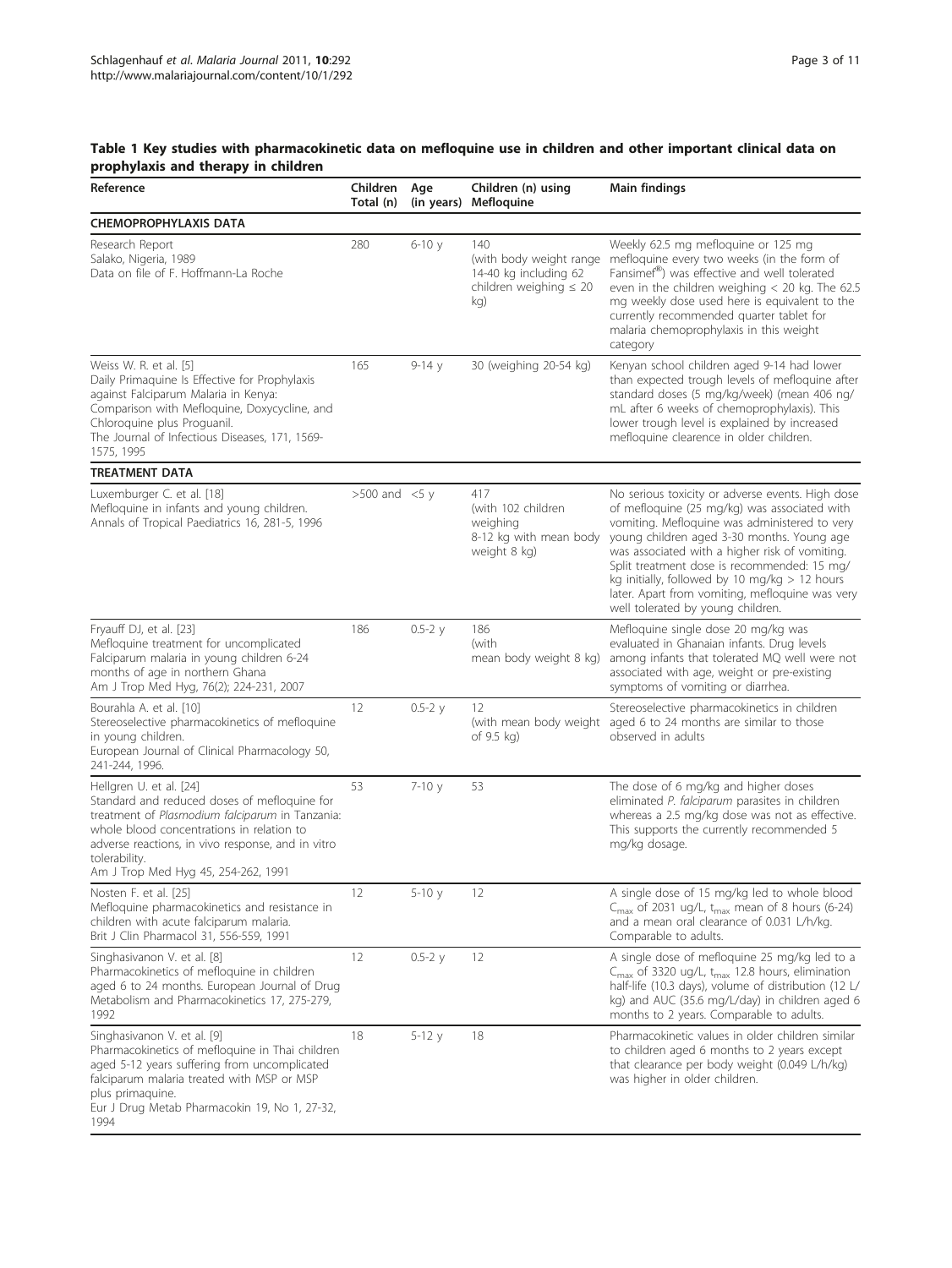<span id="page-3-0"></span>

| Reference [11-16]                                                                                                                                                                                                                                                                                           | <b>Total</b><br>No. of<br>children | Age<br>years/<br>weight<br>kg       | No. of<br>children<br>treated<br>with<br>mefloquine | <b>Important findings</b>                                                                                                                                                                                                                                              |
|-------------------------------------------------------------------------------------------------------------------------------------------------------------------------------------------------------------------------------------------------------------------------------------------------------------|------------------------------------|-------------------------------------|-----------------------------------------------------|------------------------------------------------------------------------------------------------------------------------------------------------------------------------------------------------------------------------------------------------------------------------|
| Faye B et al. [11]<br>A randomized trial of artesunate mefloquine versus<br>artemether lumefantrine for the treatment of<br>uncomplicated Plasmodium falciparum malaria in<br>Senegalese children.<br>Am J Trop Med Hyg 82(1), 140-144, 2010                                                                | 320                                | $4-5y$<br>$(10-20)$<br>kg)          | 160                                                 | The mefloquine (25 mg/kg) combination was effective<br>> 96% and well tolerated. Even in very low weight<br>children, vomiting in mefloquine arm was less than in<br>comparator: 30% versus 36%                                                                        |
| Sowunmi A et al. [12]<br>Therapeutic efficacy and effects of artesunate-mefloquine<br>and mefloquine alone on malaria-associated anemia in<br>children with uncomplicated Plasmodium falciparum<br>malaria in southwest Nigeria.<br>Am J Trop Med Hyg 81(6), 979-986, 2009                                  | 342                                | $<$ 10 $y$<br>$(7 - 46)$<br>kg)     | 342                                                 | Fever and parasite clearance were faster with<br>artesunate-mefloquine (25 mg/kg) than with<br>mefloquine (25 mg/kg) alone. Resolution of anemia<br>was similar in both groups. Both regimens were<br>effective and well tolerated.                                    |
| Tietche F et al. [13]<br>Tolerability and efficacy of a pediatric granule<br>formulation of artesunate-mefloquine in young children<br>from Cameroon with uncomplicated falciparum malaria.<br>Am J Trop Med Hyg 82(6), 1034-1040, 2010                                                                     | 213                                | Mean<br>age 3 y<br>$(10-20)$<br>kg) | 213                                                 | The combination was well tolerated and highly<br>efficacious                                                                                                                                                                                                           |
| Mayxay M et al, [14]<br>A phase III, randomized, non-inferiority trial to assess the<br>efficacy and safety of dihydroartemisin-piperaquine<br>versus artesunate-mefloquine in patients with<br>uncomplicated Plasmodium falciparum malaria in<br>Southern Laos.<br>Am J Trop Med Hyg, 83(6)1221-1229, 2010 | 205                                | $<$ 15 y                            | 69                                                  | Both regimens were effective, more adverse events<br>were recorded for the AM group                                                                                                                                                                                    |
| Frey SG et al. [15]<br>Artesunate-mefloquine combination therapy in acute<br>Plasmodium falciparum malaria in young children: a field<br>study regarding neurological and neuropsychiatric safety.<br>Malaria J, 9:291, 2010                                                                                | 220                                | $10 - 20$<br>kg                     | 220                                                 | Mefloquine (125 mg/day) for 3 days (in combination<br>with artesunate (50 mg/day) was well tolerated by<br>small children with a low incidence of neurological<br>and neuropsychiatric adverse events, mainly sleeping<br>disorder. All events resolved spontaneously. |
| Ramharter M et al. [16]<br>Pharmacokinetics of two paediatric artesunate-<br>mefloquine drug formulations in the treatment of<br>uncomplicated falciparum malaria in Gabon.<br>J Antimicrob Chemother 60, 1091-1096, 2007                                                                                   | 24                                 | $2 - 12y$<br>and<br>$11 - 37$<br>kg | 24                                                  | Exploratory analysis of mefloquine plasma levels<br>showed a trend towards higher concentrations in<br>younger age groups. All children, regardless of<br>formulation used, achieved therapeutic and post<br>treatment prophylactic protective levels of mefloquine    |

To date, classic pharmacokinetic studies with multiple sampling and concentration time profiles during chemoprophylaxis have not been performed in small children but this is the situation with many available malaria chemoprophylaxis medications due to the need for continuous sampling.

For children who travel to malaria risk areas tablets can be broken or cut with a blade and crushed as required. It is necessary to disguise the bitter taste of the drug using chocolate or sweet yoghurt. There are no data available on the stability of mefloquine in crushed or broken tablets and cutting of the tablets is probably best done just prior to administration.

A second study in older Kenyan school children aged 9-14 [[5](#page-8-0)] showed lower than expected trough levels of mefloquine after standard doses (mean 406 ng/mL after six weeks of chemoprophylaxis), which is in agreement with the Singhasivanon studies from the early 90's [\[8,9](#page-9-0)] that showed greater clearance of mefloquine in older children.

#### Position of international expert groups with regard to mefloquine chemoprophylaxis

This pivotal position of mefloquine in the prevention of malaria in small children who travel to malaria endemic areas is reflected in the international guidelines (Table [4](#page-7-0)). The major authorities, such as WHO, CDC, DTG, UK, French and Canadian expert groups recognise mefloquine as a valuable chemoprophylaxis for small children weighing < 20 kg. For some high-risk travellers visiting friends and relatives (VFR) in their country of origin, mefloquine offers the only option for an effective, welltolerated, chemoprophylaxis for their small children who travel to high risk malaria areas in Africa. The expert groups vary in their guidelines particularly with regard to the lower weight limit for the use of mefloquine.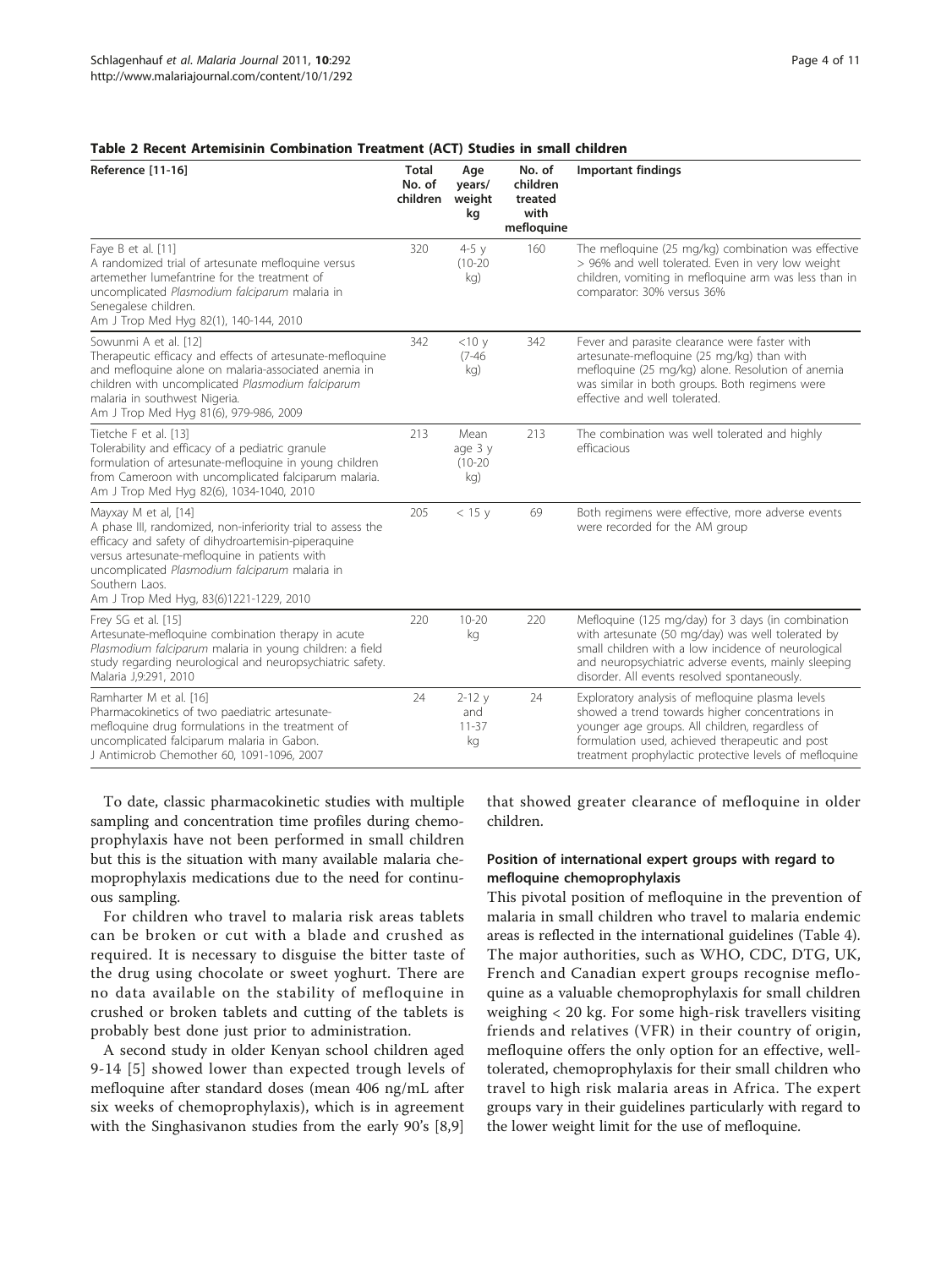# <span id="page-4-0"></span>Table 3 Older studies prior to year 2000 documenting mefloquine use in children

| Malaria treatment studies<br><b>Author/Reference</b>                                                                                                                                                                                                                                            | Age<br>(in years) | No. of children treated<br>with mefloquine | Location of the<br>study                 |
|-------------------------------------------------------------------------------------------------------------------------------------------------------------------------------------------------------------------------------------------------------------------------------------------------|-------------------|--------------------------------------------|------------------------------------------|
| Tin F et al. [26]<br>Single dose treatment of falciparum malaria with mefloquine: field studies with<br>different doses in semi-immune adults and children in Burma.<br>Bull WHO 60, 913-917, 1982                                                                                              | $5 - 12$          | 89                                         | Myanmar                                  |
| Chongsuphajaisiddhi T. et al. [27]<br>A phase-III clinical trial of mefloquine in children with chloroquine-resistant falciparum<br>malaria in Thailand.<br>Bull WHO 65, 223-226, 1987                                                                                                          | $5 - 12$          | 82                                         | Thailand                                 |
| Guo X.B. [28]<br>Double-blind dose finding study of mefloquine-sulfadoxine-pyrimethamine in children<br>with acute falciparum malaria.<br>Trans Roy Soc Trop Med & Hyg 82: 538-540, 1988                                                                                                        | $5 - 15$          | 60                                         | China                                    |
| Sowunmi A. et al. [29]<br>Clinical efficacy of mefloquine in children suffering from chloroquine-resistant<br>Plasmodium falciparum malaria in Nigeria.<br>Transactions of the Royal Society of Tropical Medicine & Hygiene, 84, 761-764, 1990                                                  | $0.5 - 11$        | 62                                         | Nigeria                                  |
| Trinh T.K. [30]<br>Double-blind studies with mefloquine alone and in combination with sulfadoxine-<br>pyrimethamine in 120 adults and 120 children with falciparum malaria in Vietnam.<br>Trans Roy Soc Trop Med & Hyg 84, No 1, 50-53, 1990                                                    | $6 - 12$          | 80                                         | Vietnam                                  |
| Slutsker L.M. et al. [31]<br>Mefloquine therapy for Plasmodium falciparum malaria in children under 5 years of<br>age in Malawi: in vivo/in vitro efficacy and correlation of drug concentration with<br>parasitological outcome.<br>Bulletin of the World Health Organization 68, 53-59, 1990. | < 5               | 121                                        | Malawi                                   |
| Nosten F. et al. [32]<br>Mefloquine-resistant falciparum malaria on the Thai-Burmese border.<br>Lancet 337, 1140-1143, 1991.                                                                                                                                                                    | < 15              | 245                                        | Thai-Myanmar border                      |
| Sowunmi A. et al. [33]<br>Evaluation of the relative efficacy of various antimalarial drugs in Nigerian children<br>under five years of age suffering from acute uncomplicated falciparum malaria.<br>Annals of Tropical Medicine and Parasitology 86, 1-8, 1992.                               | < 5               | 100                                        | Nigeria                                  |
| Sowunmi A. et al. [34]<br>The relationship between the response of Plasmodium falciparum malaria to<br>mefloquine in African children and its sensitivity in vitro.<br>Trans Roy So Trop Med & Hyg 86, 368-371, 1992                                                                            | $4 - 12$          | 85                                         | Nigeria                                  |
| Ter Kuile F. et al. [21]<br>High-dose mefloquine in the treatment of multidrug-resistant falciparum malaria.<br>Journal of Infectious Diseases 166, 1393-1400, 1992.                                                                                                                            | < 15              | 117                                        | Thai- Myanmar<br>border                  |
| Ter Kuile F. et al [35]<br>Halofantrine versus mefloquine in treatment of multi-drug resistant falciparum malaria.<br>Lancet; 341:1044-1049, 1993                                                                                                                                               | < 15              | 95                                         | Thai - Myanmar<br>border                 |
| Smithuis F.M. [36]<br>Comparison of two mefloquine regimens for treatment of Plasmodium falciparum<br>malaria on the north eastern Thai-Cambodian border. Antimicrobial agents and<br>chemotherapy, 37, No 9, 1977-1981, 1993                                                                   | < 15              | 27                                         | Thai-Cambodian<br>border                 |
| Piarroux R. [37]<br>Choice of therapy for imported cases of falciparum malaria in children: a retrospective<br>study of 100 cases seen in Marseilles, France.<br>Trans Roy Soc Trop Med & Hyg 87 No 1, 72-74, 1993                                                                              | < 15              | 12                                         | Imported paediatric<br>malaria in France |
| Luxemburger C. et al. [38]<br>Single day mefloquine-artesunate combination in the treatment of multi-drug<br>resistant falciparum malaria.<br>Trans Roy Soc Trop Med & Hyg, 88, 213-217, 1994.                                                                                                  | < 15              | 237                                        | Thai-Myanmar border                      |
| Sowunmi A. et al. [39]<br>Open comparison of mefloquine, MSP and chloroquine in<br>acute uncomplicated falciparum malaria in children.<br>Trans Roy Soc Trop Med & Hyg, 89, 303-305, 1995.                                                                                                      | $0.5 - 10$        | 43                                         | Nigeria                                  |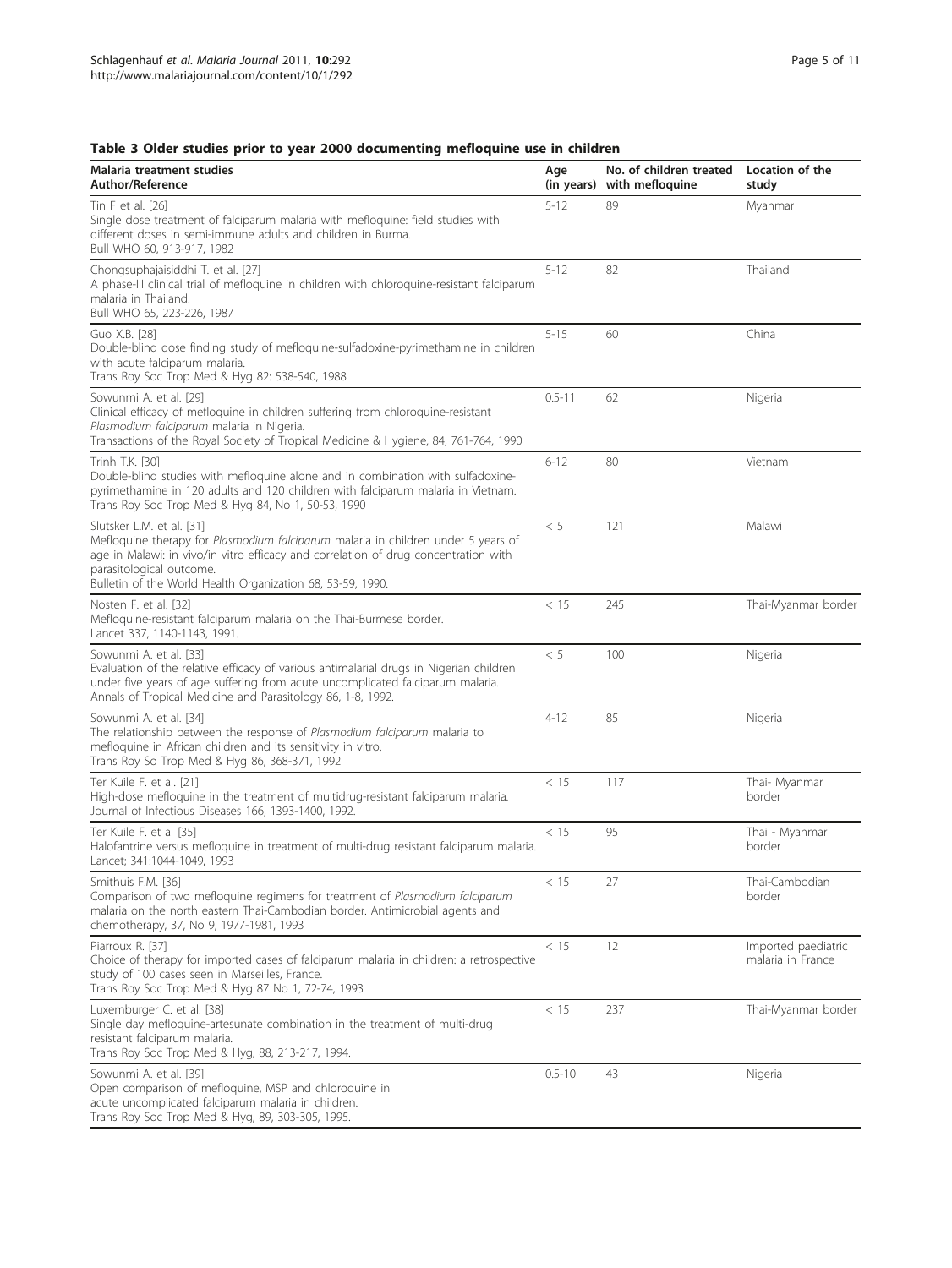|  |  |  |  |  |  | Table 3 Older studies prior to year 2000 documenting mefloquine use in children (Continued) |  |  |  |  |  |
|--|--|--|--|--|--|---------------------------------------------------------------------------------------------|--|--|--|--|--|
|--|--|--|--|--|--|---------------------------------------------------------------------------------------------|--|--|--|--|--|

| Ter Kuile F. et al. [40]<br>Predictors of mefloquine treatment failure: a prospective study of 1590 patients with<br>uncomplicated falciparum malaria. Transactions of the Royal Society of Tropical<br>Medicine and Hygiene 89, 660-664, 1995.           | < 15      | 752     | Thai- Myanmar<br>border |
|-----------------------------------------------------------------------------------------------------------------------------------------------------------------------------------------------------------------------------------------------------------|-----------|---------|-------------------------|
| Ter Kuile F. et al. [19]<br>Mefloquine treatment of acute falciparum malaria: a prospective study of non-serious<br>adverse effects in 3673 patients.<br>Bulletin World Health Organization 73, 631-642, 1995.                                            | < 14      | 1319    | Thai- Myanmar<br>border |
| Radloff PD. et al. [41]<br>Arteflene compared with mefloquine for treating Plasmodium falciparum malaria in<br>children.<br>American Journal of Tropical Medicine and Hygiene, 55, 259-262, 1996                                                          | $7 - 12$  | 21      | Gabon                   |
| Sowunmi A. et al. [42]<br>Open comparison of artemether and mefloquine in uncomplicated Plasmodium<br>falciparum hyperparasitaemia in children.<br>Annals of Tropical Paediatrics 16, 5-9, 1996                                                           | $1 - 10$  | 43      | Nigeria                 |
| Price RN. [43]<br>Artesunate/mefloquine treatment of multi-drug resistant falciparum malaria.<br>Trans Roy Soc Trop Med & Hyg 91 573-577, 1997                                                                                                            | < 14      | 1453    | Thai-Myanmar Border     |
| Ranford-Cartwright LC. et al. [44]<br>Molecular analysis of recrudescent parasites in a Plasmodium falciparum drug efficacy<br>trial in Gabon.<br>Trans Roy Soc Trop Med & Hyg 91, 719-724, 1997                                                          | < 15      | 64      | Gabon                   |
| Okoyeh J.N. [45]<br>Responses of multidrug-resistant Plasmodium falciparum parasites to mefloquine in<br>Nigerian children.<br>Trop Med Int Health, 2, No 4, 319-324, 1997                                                                                | $0.5 - 7$ | 33      | Nigeria                 |
| Lell B.et al. [46]<br>Malaria chemotherapy trial at a minimal effective dose of mefloquine-sulfadoxine-<br>pyrimethamine compared with equivalent doses of Sulfadoxine/Pyrimethamine or<br>Mefloquine alone.<br>Am J Trop Med Hyg 58, No 5, 619-624, 1998 | < 15      | 76      | Gabon                   |
| Luxemburger C. et al. [47]<br>Early vomiting of mefloquine in children with malaria is<br>not modified by the timing of antipyretic treatment.<br>Trans Roy Soc Trop Med & Hyg, 92, 562-563, 1998                                                         | $2 - 15$  | unclear | Thai- Myanmar<br>border |

#### Mefloquine treatment in children

Data were found on mefloquine treatment in more than 6,000 children of all ages and weights (Tables [1](#page-2-0), [3](#page-4-0)) in Asia and Africa and data on the treatment of imported malaria in children in Marseille, France (Table [3](#page-4-0)). In these studies, mefloquine was used either alone or in combination with other anti-malarials. These findings indicate a predictable pharmacokinetic profile of mefloquine in children, which is similar to the pharmacokinetic profile of the drug observed in adults (i.e. mean absorption half-life of 2.1 hours, peak blood concentration after about 17 hours, slow systemic clearance, long elimination half-life - mean 18.1 days). The main age related difference in pharmacokinetics is that clearance per body weight is higher in older children aged 5-12 years compared to younger children aged 6 to 24 months [[8,9\]](#page-9-0). A detailed pharmacokinetic study in infants with a mean weight of 9.5 kg showed that the stereoselectivity of mefloquine in children is similar to that observed in adults [[10](#page-9-0)] which means that after administration of the racemic mixture, the pharmacokinetics at steady state are dominated by the (-) enantiomer as is the case with adults.

#### Efficacy and tolerability of mefloquine treatment in children

Many of the early mefloquine treatment studies, prior to the year 2000 (Table [3\)](#page-4-0) were conducted in children living in an area of multi-drug resistant malaria on the Thai-Myanmar border. These studies monitor the decline in the efficacy of mefloquine monotherapy in this area over time. Increasing the dose from 15 to 25 mg/kg extended the therapeutic life of the drug in the region. Currently in multiple drug resistant areas in South East Asia, monotherapy is no longer recommended by the WHO and ACT is seen as the only option. Mefloquine 25 mg/kg combined with artesunate has been extensively evaluated in recent years [[11](#page-9-0)-[16](#page-9-0)] (Table [2\)](#page-3-0). In Africa, many countries have moved away from mono-therapy and the WHO Malaria Treatment Guidelines 2010 ( $2<sup>nd</sup>$  edition) [\[17](#page-9-0)] recommend the combination therapy "artesunate plus mefloquine" as a first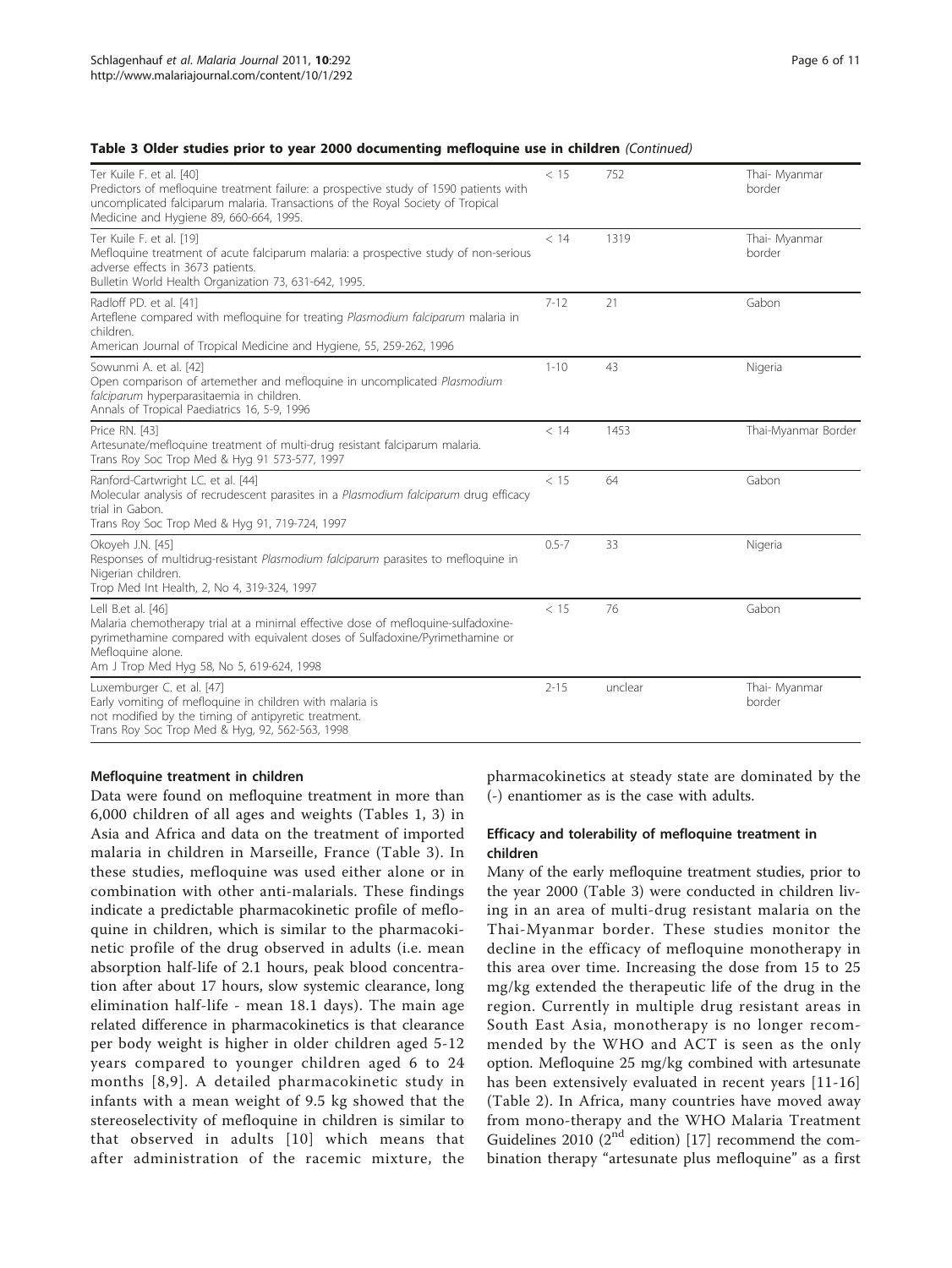<span id="page-6-0"></span>



Figure 2 Plasma levels achieved during chemoprophylaxis in adult travellers. Data [\[52](#page-10-0)] showing plasma levels achieved during weekly prophylaxis in adult travellers, prior to travel in Africa and post travel. \*Protective levels of mefloquine (620 ng/mL or 1.67 μmol/L) are achieved after two weeks of chemoprophylaxis dosing. The plasma profile in adults is similar to that in the simulated profile in children (Figure 1). MQ: mefloquine, MQ+, MQ-: mefloquine enantiomers, MMQ: carboxylic acid metabolite of mefloquine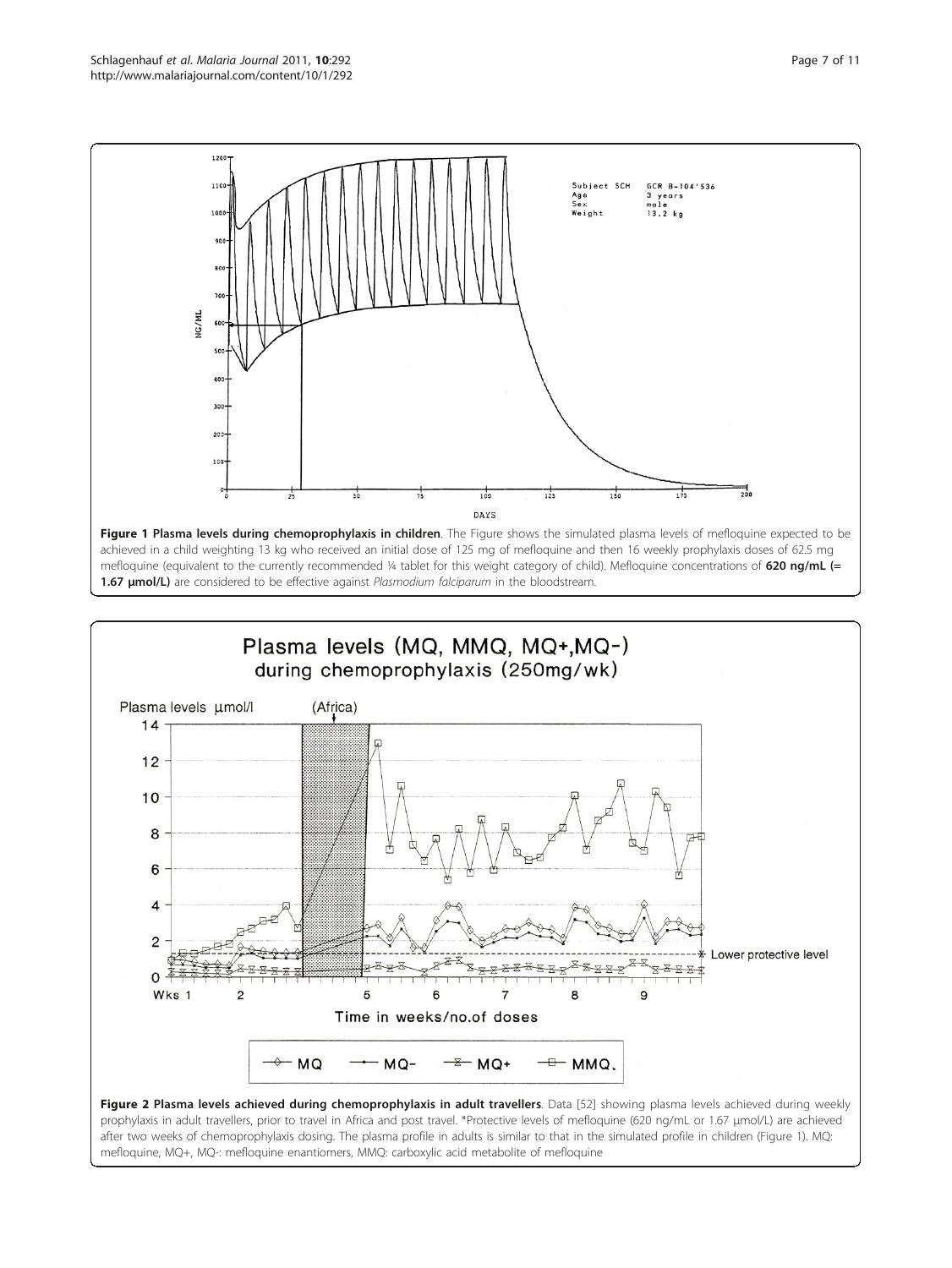| Authority/Expert<br>Group                                                                                           | MQ Chemoprophylaxis in children                                                                                                      | MQ Therapy of uncomplicated malaria including Stand-by<br>emergency self treatment (SBET) in children                                                  |
|---------------------------------------------------------------------------------------------------------------------|--------------------------------------------------------------------------------------------------------------------------------------|--------------------------------------------------------------------------------------------------------------------------------------------------------|
| WHO International<br>Travel and Health [1]                                                                          | Mefloquine recommended for chemoprophylaxis for<br>children weighting > 5 kg. Dosage 5 mg/kg/week                                    | Treatment of uncomplicated malaria in children weighing $> 5$<br>kg. Dosage 25 mg/kg as split dose (15 mg/kg followed by 10<br>mg/kg 6-24 hours apart) |
| <b>DTG [48]</b><br>Deutsche Tropenmed.<br>Gesellschaft<br>http://www.dtg.org/<br>uploads/media/<br>Malaria_2010.pdf | Mefloquine recommended for chemoprophylaxis for<br>children weighing > 5 kg. Dosage 5 mg/kg/week                                     | No longer routinely recommended for SBET                                                                                                               |
| Canadian Guidelines<br>CATMAT[49]                                                                                   | Mefloquine recommended for chemoprophylaxis in<br>travellers > 5 kg body weight (5 mg/kg once weekly)-start<br>3 weeks before travel | Not routinely recommended for SBET                                                                                                                     |
|                                                                                                                     | 5-10 kg 1/8 Tablet                                                                                                                   |                                                                                                                                                        |
|                                                                                                                     | 10-20 kg ¼ Tablet                                                                                                                    |                                                                                                                                                        |
|                                                                                                                     | 20-30 kg 1/2 Tablet                                                                                                                  |                                                                                                                                                        |
|                                                                                                                     | 30-35 kg 34 Tablet                                                                                                                   |                                                                                                                                                        |
|                                                                                                                     | $> 45$ kg 1 tablet                                                                                                                   |                                                                                                                                                        |
| CDC [50]                                                                                                            | Begin 1-2 weeks before travel                                                                                                        | Not routinely recommended for SBET                                                                                                                     |
|                                                                                                                     | $\leq$ 9 kg (5 mg/kg salt once weekly)                                                                                               |                                                                                                                                                        |
|                                                                                                                     | > 9 kg-19 kg 1/4 Tablet once weekly                                                                                                  |                                                                                                                                                        |
|                                                                                                                     | > 19-30 kg 1/2 Tablet once weekly                                                                                                    |                                                                                                                                                        |
|                                                                                                                     | > 31-45 kg 34 Tablet once weekly                                                                                                     |                                                                                                                                                        |
|                                                                                                                     | > 45 kg 1 Tablet once weekly                                                                                                         |                                                                                                                                                        |
| UK Guidelines [51]                                                                                                  | Weekly mefloquine                                                                                                                    | Not routinely recommended for SBET                                                                                                                     |
|                                                                                                                     | < 6 kg not recommended                                                                                                               |                                                                                                                                                        |
|                                                                                                                     | 6-9.9 kg 1/4 Tablet weekly                                                                                                           |                                                                                                                                                        |
|                                                                                                                     | 10-15.9 kg 1/4 Tablet weekly                                                                                                         |                                                                                                                                                        |
|                                                                                                                     | 16-24.9 kg 1/2 Tablet weekly                                                                                                         |                                                                                                                                                        |
|                                                                                                                     | 25-44.9 kg 34 Tablet weekly                                                                                                          |                                                                                                                                                        |
|                                                                                                                     | 45 kg and over 1 Tablet weekly                                                                                                       |                                                                                                                                                        |
| French Guidelines [53]                                                                                              | Mefloquine 5 mg/kg per week.                                                                                                         | Not routinely recommended for SBET                                                                                                                     |
|                                                                                                                     | Start 10 days before travel, take throughout the exposure<br>period and for 3 weeks thereafter                                       |                                                                                                                                                        |
|                                                                                                                     | < 15 kg not recommended                                                                                                              |                                                                                                                                                        |
|                                                                                                                     | 15-19 kg: 1/4 Tablet weekly                                                                                                          |                                                                                                                                                        |
|                                                                                                                     | 19-30 kg: 1/2 Tablet weekly                                                                                                          |                                                                                                                                                        |
|                                                                                                                     | 30-45 kg: 34 Tablet weekly                                                                                                           |                                                                                                                                                        |

<span id="page-7-0"></span>Table 4 International guidelines showing the importance of mefloquine (MQ) for the chemoprophylaxis of malaria

line treatment for uncomplicated malaria in Africa. The combination of a fast-acting artemisinin derivative, such as artesunate, with an anti-malarial that has sustained activity, such as mefloquine, is now an accepted approach for malaria treatment in endemic areas.

Recent studies of this ACT combination show high efficacy and good tolerability [\[11,12](#page-9-0)].

The early studies on mefloquine (Tables [1](#page-2-0), [3\)](#page-4-0) are however still a valuable source of information on the pharmacokinetics and tolerability of different dosages of mefloquine in children.

Luxemburger et al [\[18](#page-9-0)] reported on the use of mefloquine in more than 500 children under the age of 5 years including a total of 102 infants aged less than 30 months and weighing from five to 12 kg. This study focused on efficacy and tolerability of treatment doses of mefloquine and found that vomiting was a problem at high doses (25 mg/kg) in small children which lead to the split dosage regimen 15 mg/kg initially, followed by 10 mg/kg > 12 hours later. Otherwise, no serious toxicity was associated with mefloquine therapy (at high doses compared to low doses recommended for chemoprophylaxis) and in particular no major neuropsychiatric abnormalities were detected. The authors concluded that mefloquine (25 mg/kg) was very well tolerated in small children weighing > 5 kg except for vomiting. Vomiting of malaria treatment is important due to reduced oral bioavailability and possible subsequent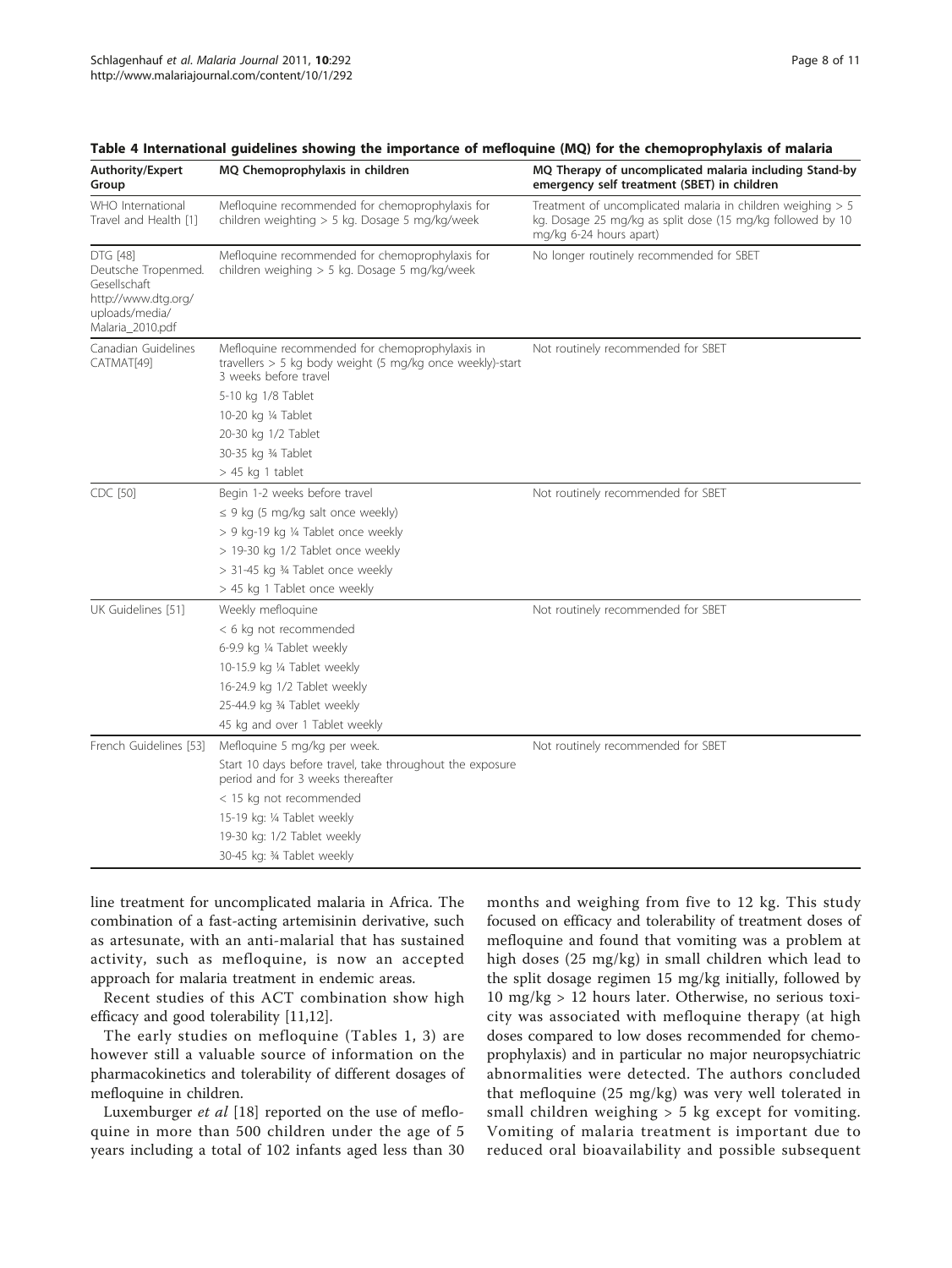<span id="page-8-0"></span>treatment failure. Mefloquine related vomiting was investigated in detail between 1990 and 1995 in Thailand [[19-21\]](#page-9-0). The investigators found that 30% of children aged less than 2 years vomited after high dose mefloquine treatment (25 mg/kg) but that vomiting could be reduced by 40% when the split dose regimen (15 mg/kg initially, followed by 10 mg/kg  $> 12$  hours later) was used. It was possible to reduce mefloquineassociated vomiting by 50% by giving mefloquine on the second day in combination with artesunate. The authors concluded that high dose mefloquine was well tolerated when given as a split dose.

A more recent four-arm study of intermittent preventive treatment of malaria in infants (IPTi) in Africa compared mefloquine (125 mg), chlorproguanil (15 mg) plus dapsone (18.75 mg), sulfadoxine (250 mg) plus pyrimethamine (12.5 mg) and placebo. Mefloquine was the most efficacious drug in reducing the incidence of clinical episodes of malaria in infants but caused vomiting in 8% of children receiving this regimen [[22](#page-9-0)].

With regard to tolerability, a recent paper [[15\]](#page-9-0) evaluated neurological and neuropsychiatric adverse events associated with artesunate-mefloquine combination treatment in young African children. Some 220 children (weighing between 10 and 20 kg) were treated with a fixed combination of artesunate (50 mg/day) and mefloquine (125 mg/day). The investigators used a standardized neurological assessment battery and found a low incidence of neurological and neuropsychiatric adverse events in small children < 20 kg who received this combination therapy. Some 50 neurological and neuropsychiatric events occurred in 28 children and 11 events in 8 patients were considered treatment related. Sleeping disorders were reported for 2.3% of children, neurological disorders in 1.4%, neuropsychiatric disorders in 1% and eating disorders in 0.5% of the children. Adverse events were of mild to moderate intensity and resolved spontaneously. In an earlier study of very young Karen children in South East Asia, neither mefloquine nor artesunate resulted in significant impairment of behavior or motor function when compared with non-febrile controls [\[54](#page-10-0)].

# **Conclusions**

There is an evidence base for the use of mefloquine both in paediatric chemoprophylaxis and in the treatment of paediatric malaria. The findings of the treatment studies done in children < 20 kg indicate a predictable pharmacokinetic profile of mefloquine in children which is similar to that observed in adults. The main age related difference in pharmacokinetics is that clearance per body weight is higher in older children aged 5-12 years compared to younger children aged 6 to 24 months. Stereoselectivity of mefloquine in children is similar to that observed in adults. Tolerability of mefloquine in small children appears superior to that in adults except for vomiting at high therapy doses, which can be mitigated by using a split dose. Two studies show a low percentage of self-limiting neurological and neuropsychiatric adverse events in children treated with artesunate/mefloquine ACT.

There are few data on chemoprophylaxis in small children but these suggest that the blood/plasma profile of mefloquine in small children is similar to that seen in adults. This dosage (for chemoprophylaxis) for children who travel to malarious areas should be at least 5 mg/ kg to achieve mefloquine protective levels of 620 ng/ml in the endemic region. This reasoning is followed by expert groups in travel medicine such as the WHO with the recommendations that dosage schedules should be based on weight and that mefloquine may be given to infants of more than 5 kg body weight. There are no data on the stability of crushed or broken tablets and cutting of the tablets is probably best done just prior to administration. The bitter taste of mefloquine chemoprophylaxis should be disguised to increase adherence.

#### Author details

<sup>1</sup>University of Zurich Centre for Travel Medicine, Hirschengraben 84, 8001 Zürich, Switzerland. <sup>2</sup>F. Hoffmann-La Roche, 4070 Basel, Switzerland.

#### Authors' contributions

PS was responsible for the concept, design, acquisition of data, analysis, interpretation of the data and writing the manuscript. MA, LR, MTS, SB, HGR contributed to data acquisition, intellectual input and critically revised the paper. All authors have seen and approved the final version.

#### Conflict of interest statement

This paper is based on a regulatory update done by F. Hoffmann-La Roche. PS was the external consultant who received consultancy fees for preparing the regulatory update. PS has also received research funding from Glaxo Smith Klein, F. Hoffmann-La Roche and Pfizer. PS has received speaker's honoraria from Glaxo Smith Klein, F. Hoffmann-La Roche and sigma-tau. MA, LR, MTS, SB, HGR are employees of F. Hoffmann-La Roche, Basel, Switzerland

#### Received: 1 March 2011 Accepted: 7 October 2011 Published: 7 October 2011

#### References

- 1. World Health Organization: International Travel and Health. WHO Geneva, Switzerland; 2011.
- 2. Stäger K, Legros F, Krause G, Low N, Bradley D, Desai M, Graf S, D'Amato S, Mizuno Y, Janzon R, Petersen E, Kester J, Steffen R, Schlagenhauf P: [Imported malaria in children in industrialized countries, 1992-2002.](http://www.ncbi.nlm.nih.gov/pubmed/19193261?dopt=Abstract) Emerg Infect Dis 2009, 15:185-191.
- 3. Schlagenhauf P, Adamcova M, Regep L, Schaerer MT, Rhein HG: [The](http://www.ncbi.nlm.nih.gov/pubmed/21143906?dopt=Abstract) [position of mefloquine as a 21st century malaria chemoprophylaxis.](http://www.ncbi.nlm.nih.gov/pubmed/21143906?dopt=Abstract) Malar J 2010, 9(9):357.
- 4. Hagman S, Schlagenhauf P: [Imported pediatric malaria travel medicine](http://www.ncbi.nlm.nih.gov/pubmed/21539652?dopt=Abstract) [misses the bull](http://www.ncbi.nlm.nih.gov/pubmed/21539652?dopt=Abstract)'s eye. J Travel Med 2011, 18:151-152.
- 5. Weiss WR, Oloo AJ, Johnson A, Koech D, Hoffman SL: [Daily primaquine is](http://www.ncbi.nlm.nih.gov/pubmed/7769294?dopt=Abstract) [effective for prophylaxis against falciparum malaria in Kenya:](http://www.ncbi.nlm.nih.gov/pubmed/7769294?dopt=Abstract) [comparison with mefloquine, doxycycline, and chloroquine plus](http://www.ncbi.nlm.nih.gov/pubmed/7769294?dopt=Abstract) [proguanil.](http://www.ncbi.nlm.nih.gov/pubmed/7769294?dopt=Abstract) J Infect Dis 1995, 171:1569-1575.
- 6. Lobel HO, Miani M, Eng T, Bernard KW, Hightower AW, Campbell CC: [Long](http://www.ncbi.nlm.nih.gov/pubmed/8096560?dopt=Abstract)[term malaria prophylaxis with weekly mefloquine.](http://www.ncbi.nlm.nih.gov/pubmed/8096560?dopt=Abstract) Lancet 1993, 341:848-851.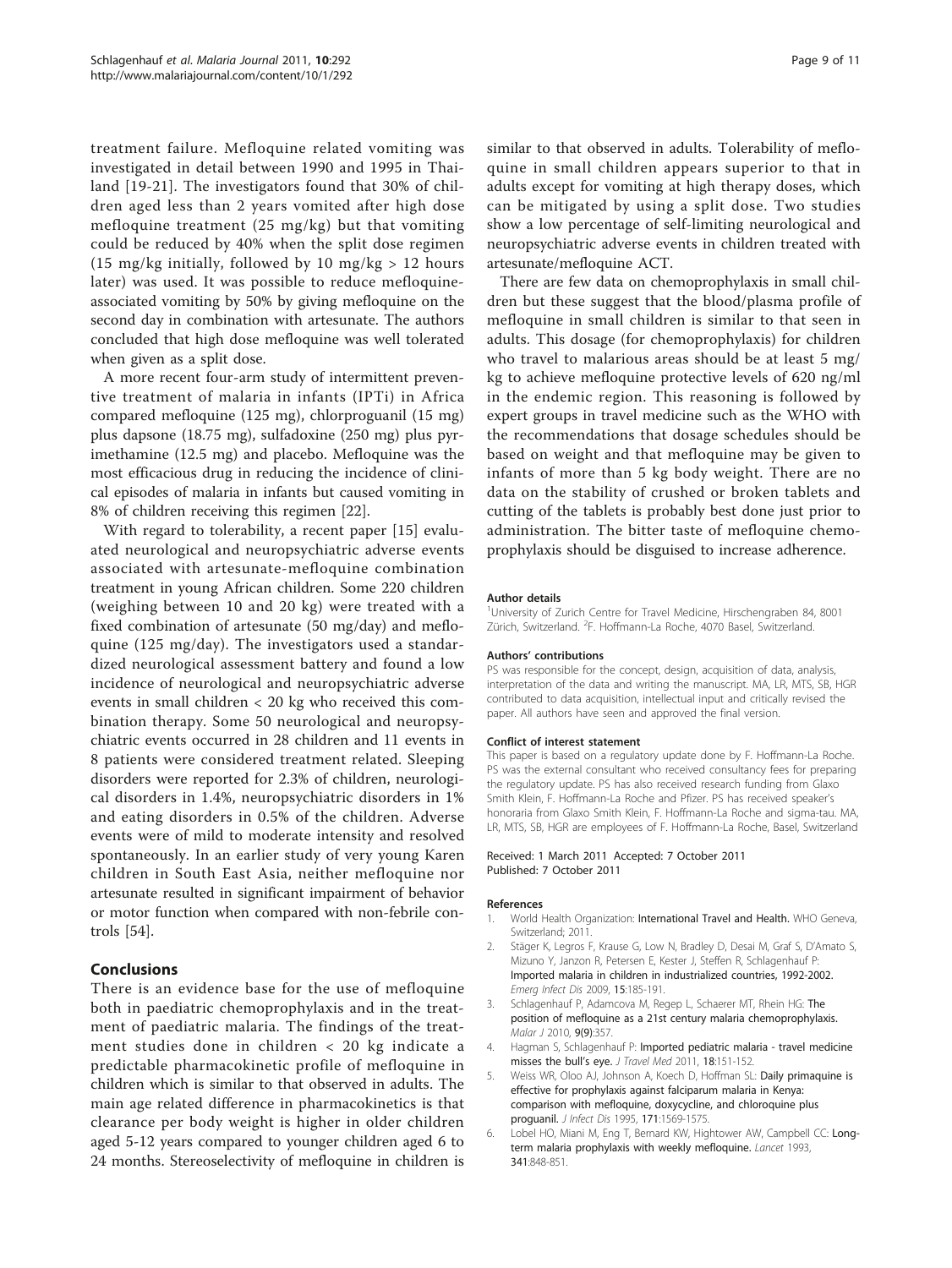- <span id="page-9-0"></span>7. Lobel HO, Varma JK, Miani M, Green M, Todd GD, Grady K, Barber AM: [Monitoring for mefloquine-resistant Plasmodium falciparum in Africa:](http://www.ncbi.nlm.nih.gov/pubmed/9684640?dopt=Abstract) [implications for travelers](http://www.ncbi.nlm.nih.gov/pubmed/9684640?dopt=Abstract)' health. Am J Trop Med Hyg 1998, 59:129-132.
- 8. Singhasivanon V, Chongsuphajaisiddhi T, Sabcharoen A, Attanath P, Webster HK, Wernsdorfer WH, Sheth UK, Djaja Lika I: [Pharmacokinetics of](http://www.ncbi.nlm.nih.gov/pubmed/1301357?dopt=Abstract) [mefloquine in children aged 6 to 24 months.](http://www.ncbi.nlm.nih.gov/pubmed/1301357?dopt=Abstract) Eur J Drug Metab Pharmacokinet 1992, 17:275-279.
- 9. Singhasivanon V, Chongsuphajaisiddhi T, Sabchareon A, Attanath P, Webster HK, Edstein MD, Lika ID: [Pharmacokinetic study of mefloquine in](http://www.ncbi.nlm.nih.gov/pubmed/7957448?dopt=Abstract) [Thai children aged 5-12 years suffering from uncomplicated falciparum](http://www.ncbi.nlm.nih.gov/pubmed/7957448?dopt=Abstract) [malaria treated with MSP or MSP plus primaquine.](http://www.ncbi.nlm.nih.gov/pubmed/7957448?dopt=Abstract) Eur J Drug Metab Pharmacokinet 1994, 19:27-32.
- 10. Bourahla A, Martin C, Gimenez F, Singhasivanon V, Attanath P, Sabchearon A, Chongsuphajaisiddhi T, Farinotti R: [Stereoselective](http://www.ncbi.nlm.nih.gov/pubmed/8737767?dopt=Abstract) [pharmacokinetics of mefloquine in young children.](http://www.ncbi.nlm.nih.gov/pubmed/8737767?dopt=Abstract) Eur J Clin Pharmacol 1996, 50:241-2454.
- 11. Faye B, Ndiaye JL, Tine R, Sylla K, Gueye A, Lô AC, Gaye O: [A randomized](http://www.ncbi.nlm.nih.gov/pubmed/20065010?dopt=Abstract) [trial of artesunate mefloquine versus artemether lumefantrine for the](http://www.ncbi.nlm.nih.gov/pubmed/20065010?dopt=Abstract) [treatment of uncomplicated](http://www.ncbi.nlm.nih.gov/pubmed/20065010?dopt=Abstract) Plasmodium falciparum malaria in [Senegalese children.](http://www.ncbi.nlm.nih.gov/pubmed/20065010?dopt=Abstract) Am J Trop Med Hyg 2010, 82:140-144.
- 12. Sowunmi A, Gbotosho GO, Happi C, Okuboyejo T, Folarin O, Balogun S, Michael O: [Therapeutic efficacy and effects of artesunate-mefloquine](http://www.ncbi.nlm.nih.gov/pubmed/19996425?dopt=Abstract) [and mefloquine alone on malaria-associated anemia in children with](http://www.ncbi.nlm.nih.gov/pubmed/19996425?dopt=Abstract) uncomplicated Plasmodium falciparum [malaria in southwest Nigeria.](http://www.ncbi.nlm.nih.gov/pubmed/19996425?dopt=Abstract) Am J Trop Med Hya 2009, 81:979-986.
- 13. Tietche F, Chelo D, Mina Ntoto NK, Djoukoue FM, Hatz C, Frey S, Frentzel A, Trapp S, Zielonka R, Mueller EA: [Tolerability and efficacy of a pediatric](http://www.ncbi.nlm.nih.gov/pubmed/20519597?dopt=Abstract) [granule formulation of artesunate-mefloquine in young children from](http://www.ncbi.nlm.nih.gov/pubmed/20519597?dopt=Abstract) [Cameroon with uncomplicated falciparum malaria.](http://www.ncbi.nlm.nih.gov/pubmed/20519597?dopt=Abstract) Am J Trop Med Hyg 2010, 82:1034-1040.
- 14. Mayxay M, Keomany S, Khanthavong M, Souvannasing P, Stepniewska K, Khomthilath T, Keola S, Pongvongsa T, Phompida S, Ubben D, Valecha N, White NJ, Newton PN: [A phase III, randomized, non-inferiority trial to](http://www.ncbi.nlm.nih.gov/pubmed/21118925?dopt=Abstract) [assess the efficacy and safety of dihydroartemisinin-piperaquine in](http://www.ncbi.nlm.nih.gov/pubmed/21118925?dopt=Abstract) [comparison with artesunate-mefloquine in patients with uncomplicated](http://www.ncbi.nlm.nih.gov/pubmed/21118925?dopt=Abstract) Plasmodium falciparum [malaria in southern Laos.](http://www.ncbi.nlm.nih.gov/pubmed/21118925?dopt=Abstract) Am J Trop Med Hyg 2010, 83:1221-1229.
- 15. Frey SG, Chelo D, Kinkela MN, Djoukoue F, Tietche F, Hatz C, Weber P: [Artesunate-mefloquine combination therapy in acute](http://www.ncbi.nlm.nih.gov/pubmed/20964849?dopt=Abstract) Plasmodium falciparum [malaria in young children: a field study regarding](http://www.ncbi.nlm.nih.gov/pubmed/20964849?dopt=Abstract) [neurological and neuropsychiatric safety.](http://www.ncbi.nlm.nih.gov/pubmed/20964849?dopt=Abstract) Malar J 2010, 9:291.
- 16. Ramharter M, Kurth FM, Bélard S, Bouyou-Akotet MK, Mamfoumbi MM, Agnandji ST, Missinou MA, Adegnika AA, Issifou S, Cambon N, Heidecker JL, Kombila M, Kremsner PG: [Pharmacokinetics of two paediatric artesunate](http://www.ncbi.nlm.nih.gov/pubmed/17884832?dopt=Abstract) [mefloquine drug formulations in the treatment of uncomplicated](http://www.ncbi.nlm.nih.gov/pubmed/17884832?dopt=Abstract) [falciparum malaria in Gabon.](http://www.ncbi.nlm.nih.gov/pubmed/17884832?dopt=Abstract) J Antimicrob Chemother 2007, 60:1091-1096.
- 17. WHO: Malaria Treatment Guidelines. 2 edition. WHO, Geneva, Switzerland; 2010.
- 18. Luxemburger C, Price RN, Nosten F, Ter Kuile FO, Chongsuphajaisiddhi T, White NJ: [Mefloquine in infants and young children.](http://www.ncbi.nlm.nih.gov/pubmed/8985524?dopt=Abstract) Ann Trop Paediatr 1996, 16:281-286.
- 19. ter Kuile FO, Luxemburger C, Nosten F, Thwai KL, Chongsuphajaisiddhi T, White NJ: [Predictors of mefloquine treatment failure: a prospective study](http://www.ncbi.nlm.nih.gov/pubmed/8594690?dopt=Abstract) [of 1590 patients with uncomplicated falciparum malaria.](http://www.ncbi.nlm.nih.gov/pubmed/8594690?dopt=Abstract) Trans R Soc Trop Med Hyg 1995, 89:660-664.
- 20. ter Kuile FO, Nosten F, Luxemburger C, Kyle D, Teja-Isavatharm P, Phaipun L, Price R, Chongsuphajaisiddhi T, White NJ: [Mefloquine treatment](http://www.ncbi.nlm.nih.gov/pubmed/8846489?dopt=Abstract) [of acute falciparum malaria: a prospective study of non-serious adverse](http://www.ncbi.nlm.nih.gov/pubmed/8846489?dopt=Abstract) [effects in 3,673 patients.](http://www.ncbi.nlm.nih.gov/pubmed/8846489?dopt=Abstract) Bull World Health Organ 1995, 73:631-642.
- 21. ter Kuile FO, Nosten F, Thieren M, Luxemburger C, Edstein MD, Chongsuphajaisiddhi T, Phaipun L, Webster HK, White NJ: [High-dose](http://www.ncbi.nlm.nih.gov/pubmed/1431257?dopt=Abstract) [mefloquine in the treatment of multidrug-resistant falciparum malaria.](http://www.ncbi.nlm.nih.gov/pubmed/1431257?dopt=Abstract) J Infect Dis 1992, 166:1393-1400.
- 22. Gosling RD, Gesase S, Mosha JF, Carneiro I, Hashim R, Lemnge M, Mosha FW, Greenwood B, Chandramohan D: [Protective efficacy and safety](http://www.ncbi.nlm.nih.gov/pubmed/19765815?dopt=Abstract) [of three antimalarial regimens for intermittent preventive treatment for](http://www.ncbi.nlm.nih.gov/pubmed/19765815?dopt=Abstract) [malaria in infants: a randomised, double-blind, placebo-controlled trial.](http://www.ncbi.nlm.nih.gov/pubmed/19765815?dopt=Abstract) Lancet 2009, 374:1521-1532.
- 23. Fryauff DJ, Owusu-Agyei S, Utz G, Baird JK, Koram KA, Binka F, Nkrumah F, Hoffman SL: [Mefloquine treatment for uncomplicated falciparum malaria](http://www.ncbi.nlm.nih.gov/pubmed/17297028?dopt=Abstract)

[in young children 6-24 months of age in northern Ghana.](http://www.ncbi.nlm.nih.gov/pubmed/17297028?dopt=Abstract) Am J Trop Med Hyg 2007, 76:224-231.

- 24. Hellgren U, Kihamia CM, Bergqvist Y, Rombo L: [Standard and reduced](http://www.ncbi.nlm.nih.gov/pubmed/1877721?dopt=Abstract) [doses of mefloquine for treatment of](http://www.ncbi.nlm.nih.gov/pubmed/1877721?dopt=Abstract) Plasmodium falciparum in [Tanzania: whole blood concentrations in relation to adverse reactions, in](http://www.ncbi.nlm.nih.gov/pubmed/1877721?dopt=Abstract) [vivo response, and in vitro susceptibility.](http://www.ncbi.nlm.nih.gov/pubmed/1877721?dopt=Abstract) Am J Trop Med Hyg 1991, 45:254-262.
- 25. Nosten F, ter Kuile F, Chongsuphajaisiddhi T, Na Bangchang K, Karbwang J, White NJ: [Mefloquine pharmacokinetics and resistance in children with](http://www.ncbi.nlm.nih.gov/pubmed/1888626?dopt=Abstract) [acute falciparum malaria.](http://www.ncbi.nlm.nih.gov/pubmed/1888626?dopt=Abstract) Br J Clin Pharmacol 1991, 31:556-559.
- 26. Tin F, Hlaing N, Lasserre R: [Single-dose treatment of falciparum malaria](http://www.ncbi.nlm.nih.gov/pubmed/6218927?dopt=Abstract) [with mefloquine: field studies with different doses in semi-immune](http://www.ncbi.nlm.nih.gov/pubmed/6218927?dopt=Abstract) [adults and children in Burma.](http://www.ncbi.nlm.nih.gov/pubmed/6218927?dopt=Abstract) Bull World Health Organ 1982, 60:913-917.
- 27. Chongsuphajaisiddhi T, Sabchareon A, Chantavanich P, Singhasivanon V, Attanath P, Wernsdorfer WH, Sheth UK: [A phase-III clinical trial of](http://www.ncbi.nlm.nih.gov/pubmed/3301042?dopt=Abstract) [mefloquine in children with chloroquine-resistant falciparum malaria in](http://www.ncbi.nlm.nih.gov/pubmed/3301042?dopt=Abstract) [Thailand.](http://www.ncbi.nlm.nih.gov/pubmed/3301042?dopt=Abstract) Bull World Health Organ 1987, 65:223-226.
- 28. Guo XB, Arnold K, Fu LC, Chen PQ, Li GQ: [Double-blind dose finding study](http://www.ncbi.nlm.nih.gov/pubmed/3076709?dopt=Abstract) [of mefloquine-sulfadoxine-pyrimethamine in children with acute](http://www.ncbi.nlm.nih.gov/pubmed/3076709?dopt=Abstract) [falciparum malaria.](http://www.ncbi.nlm.nih.gov/pubmed/3076709?dopt=Abstract) Trans R Soc Trop Med Hyg 1988, 82:538-540.
- 29. Sowunmi A, Salako LA, Walker O, Ogundahunsi OA: [Clinical efficacy of](http://www.ncbi.nlm.nih.gov/pubmed/2096499?dopt=Abstract) [mefloquine in children suffering from chloroquine-resistant](http://www.ncbi.nlm.nih.gov/pubmed/2096499?dopt=Abstract) Plasmodium falciparum [malaria in Nigeria.](http://www.ncbi.nlm.nih.gov/pubmed/2096499?dopt=Abstract) Trans R Soc Trop Med Hyg 1990, 84:761-764.
- 30. Trinh KA, Nguyen VK, Arnold K, Vo VC, Nguyen NB, Kim T, Ladinsky J: [Double-blind studies with mefloquine alone and in combination with](http://www.ncbi.nlm.nih.gov/pubmed/2189246?dopt=Abstract) [sulfadoxine-pyrimethamine in 120 adults and 120 children with](http://www.ncbi.nlm.nih.gov/pubmed/2189246?dopt=Abstract) [falciparum malaria in Vietnam.](http://www.ncbi.nlm.nih.gov/pubmed/2189246?dopt=Abstract) Trans R Soc Trop Med Hyg 1990, 84:50-53.
- 31. Slutsker LM, Khoromana CO, Payne D, Allen CR, Wirima JJ, Heymann DL, Patchen L, Steketee RW: [Mefloquine therapy for](http://www.ncbi.nlm.nih.gov/pubmed/2189586?dopt=Abstract) Plasmodium falciparum [malaria in children under 5 years of age in Malawi: in vivo/in vitro](http://www.ncbi.nlm.nih.gov/pubmed/2189586?dopt=Abstract) [efficacy and correlation of drug concentration with parasitological](http://www.ncbi.nlm.nih.gov/pubmed/2189586?dopt=Abstract) [outcome.](http://www.ncbi.nlm.nih.gov/pubmed/2189586?dopt=Abstract) Bull World Health Organ 1990, 68:53-59.
- 32. Nosten F, ter Kuile F, Chongsuphajaisiddhi T, Luxemburger C, Webster HK, Edstein M, Phaipun L, Thew KL, White NJ: [Mefloquine-resistant falciparum](http://www.ncbi.nlm.nih.gov/pubmed/1674024?dopt=Abstract) [malaria on the Thai-Burmese border.](http://www.ncbi.nlm.nih.gov/pubmed/1674024?dopt=Abstract) Lancet 1991, 337:1140-1143.
- 33. Sowunmi A, Salako LA: [Evaluation of the relative efficacy of various](http://www.ncbi.nlm.nih.gov/pubmed/1489240?dopt=Abstract) [antimalarial drugs in Nigerian children under five years of age suffering](http://www.ncbi.nlm.nih.gov/pubmed/1489240?dopt=Abstract) [from acute uncomplicated falciparum malaria.](http://www.ncbi.nlm.nih.gov/pubmed/1489240?dopt=Abstract) Ann Trop Med Parasitol 1992, 86:1-8.
- 34. Sowunmi A, Oduola AM, Salako LA, Ogundahunsi OA, Laoye OJ, Walker O: [The relationship between the response of](http://www.ncbi.nlm.nih.gov/pubmed/1440804?dopt=Abstract) Plasmodium falciparum [malaria to mefloquine in African children and its sensitivity in vitro.](http://www.ncbi.nlm.nih.gov/pubmed/1440804?dopt=Abstract) Trans R Soc Trop Med Hyg 1992, 86:368-371.
- 35. ter Kuile FO, Dolan G, Nosten F, Edstein MD, Luxemburger C, Phaipun L, Chongsuphajaisiddhi T, Webster HK, White NJ: [Halofantrine versus](http://www.ncbi.nlm.nih.gov/pubmed/8096956?dopt=Abstract) [mefloquine in treatment of multidrug-resistant falciparum malaria.](http://www.ncbi.nlm.nih.gov/pubmed/8096956?dopt=Abstract) Lancet 1993, 341:1044-1049.
- 36. Smithuis FM, van Woensel JB, Nordlander E, Vantha WS, ter Kuile FO: [Comparison of two mefloquine regimens for treatment of](http://www.ncbi.nlm.nih.gov/pubmed/8239616?dopt=Abstract) Plasmodium falciparum [malaria on the northeastern Thai-Cambodian border.](http://www.ncbi.nlm.nih.gov/pubmed/8239616?dopt=Abstract) Antimicrob Agents Chemother 1993, 37:1977-1981.
- 37. Piarroux R, Dumon H, Garnier JM, Lehmann M, Unal D, Quilici M: [Choice of](http://www.ncbi.nlm.nih.gov/pubmed/8465403?dopt=Abstract) [therapy for imported cases of falciparum malaria in children: a](http://www.ncbi.nlm.nih.gov/pubmed/8465403?dopt=Abstract) [retrospective study of 100 cases seen in Marseilles, France.](http://www.ncbi.nlm.nih.gov/pubmed/8465403?dopt=Abstract) Trans R Soc Trop Med Hyg 1993, 87:72-74.
- 38. Luxemburger C, ter Kuile FO, Nosten F, Dolan G, Bradol JH, Phaipun L, Chongsuphajaisiddhi T, White NJ: [Single day mefloquine-artesunate](http://www.ncbi.nlm.nih.gov/pubmed/8036679?dopt=Abstract) [combination in the treatment of multi-drug resistant falciparum malaria.](http://www.ncbi.nlm.nih.gov/pubmed/8036679?dopt=Abstract) Trans R Soc Trop Med Hyg 1994, 88:213-217.
- 39. Sowunmi A, Oduola AM: [Open comparison of mefloquine, mefloquine/](http://www.ncbi.nlm.nih.gov/pubmed/7660443?dopt=Abstract) [sulfadoxine/pyrimethamine and chloroquine in acute uncomplicated](http://www.ncbi.nlm.nih.gov/pubmed/7660443?dopt=Abstract) [falciparum malaria in children.](http://www.ncbi.nlm.nih.gov/pubmed/7660443?dopt=Abstract) Trans R Soc Trop Med Hyg 1995, 89:303-305.
- 40. ter Kuile FO, Luxemburger C, Nosten F, Thwai KL, Chongsuphajaisiddhi T, White NJ: [Predictors of mefloquine treatment failure: a prospective study](http://www.ncbi.nlm.nih.gov/pubmed/8594690?dopt=Abstract) [of 1590 patients with uncomplicated falciparum malaria.](http://www.ncbi.nlm.nih.gov/pubmed/8594690?dopt=Abstract) Trans R Soc Trop Med Hyg 1995, 89:660-664.
- 41. Radloff PD, Philipps J, Nkeyi M, Sturchler D, Mittelholzer ML, Kremsner PG: [Arteflene compared with mefloquine for treating P](http://www.ncbi.nlm.nih.gov/pubmed/8842111?dopt=Abstract)lasmodium falciparum [malaria in children.](http://www.ncbi.nlm.nih.gov/pubmed/8842111?dopt=Abstract) Am J Trop Med Hyg 1996, 55:259-262.